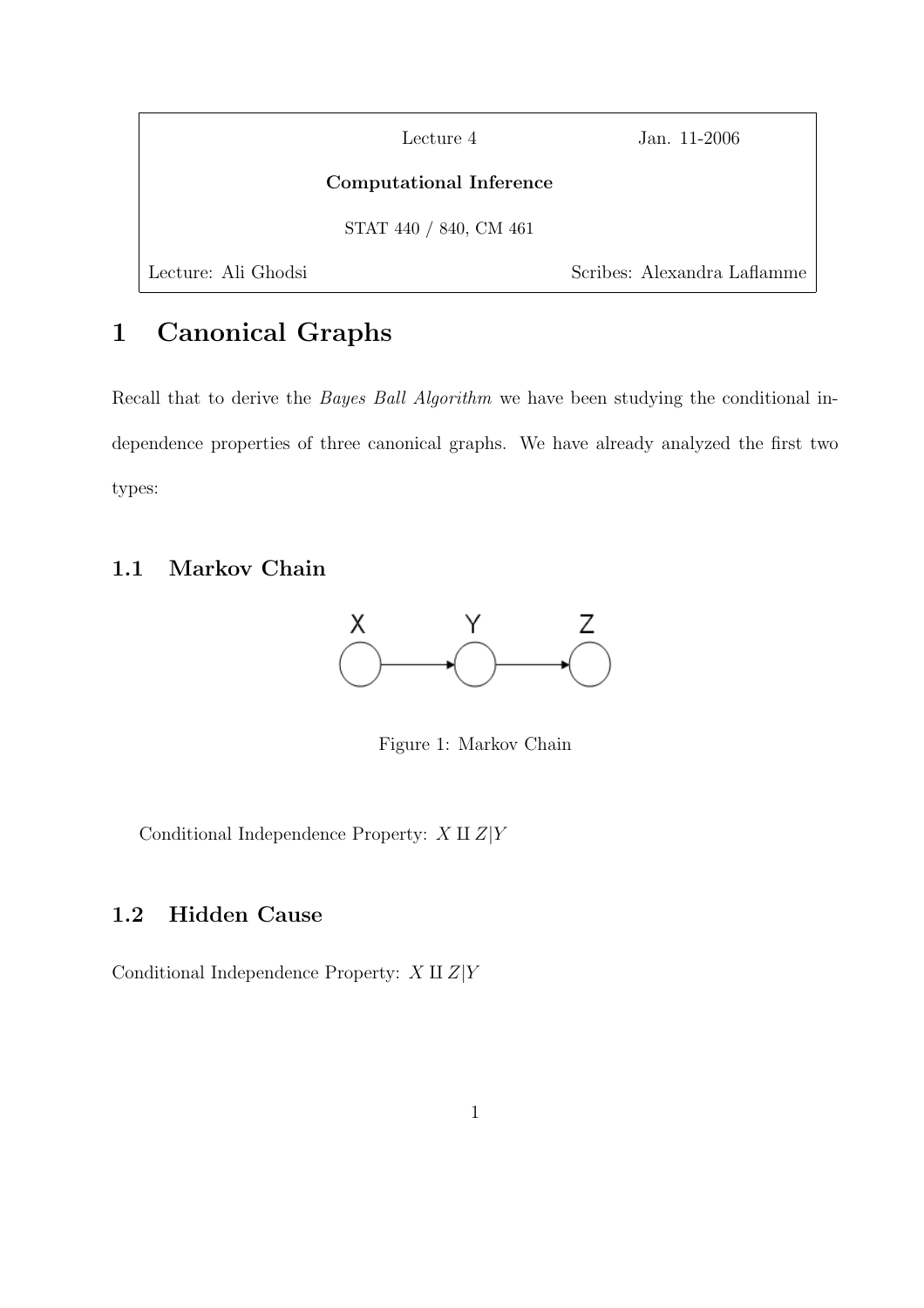

Figure 2: Hidden Cause Graph

### 1.3 Explaining-Away

Finally, we look at the third type of canonical graphs: Explaining-Away Graphs. These types of graph arise when a phenomena has multiple explanations. Here, the conditional independence statement is actually a statement of marginal independence:  $X \amalg Z$ .



Figure 3: The missing edge between node X and node Z implies that there is a marginal independence between the two:  $X \amalg Z$ 

In these types of scenarios, variables X and Z are independent. However, once the third variable Y is observed, X and Z become dependent (Fig.3).

To clarify these concepts, suppose Bob and Mary are supposed to meet for a noontime lunch. Consider the following events: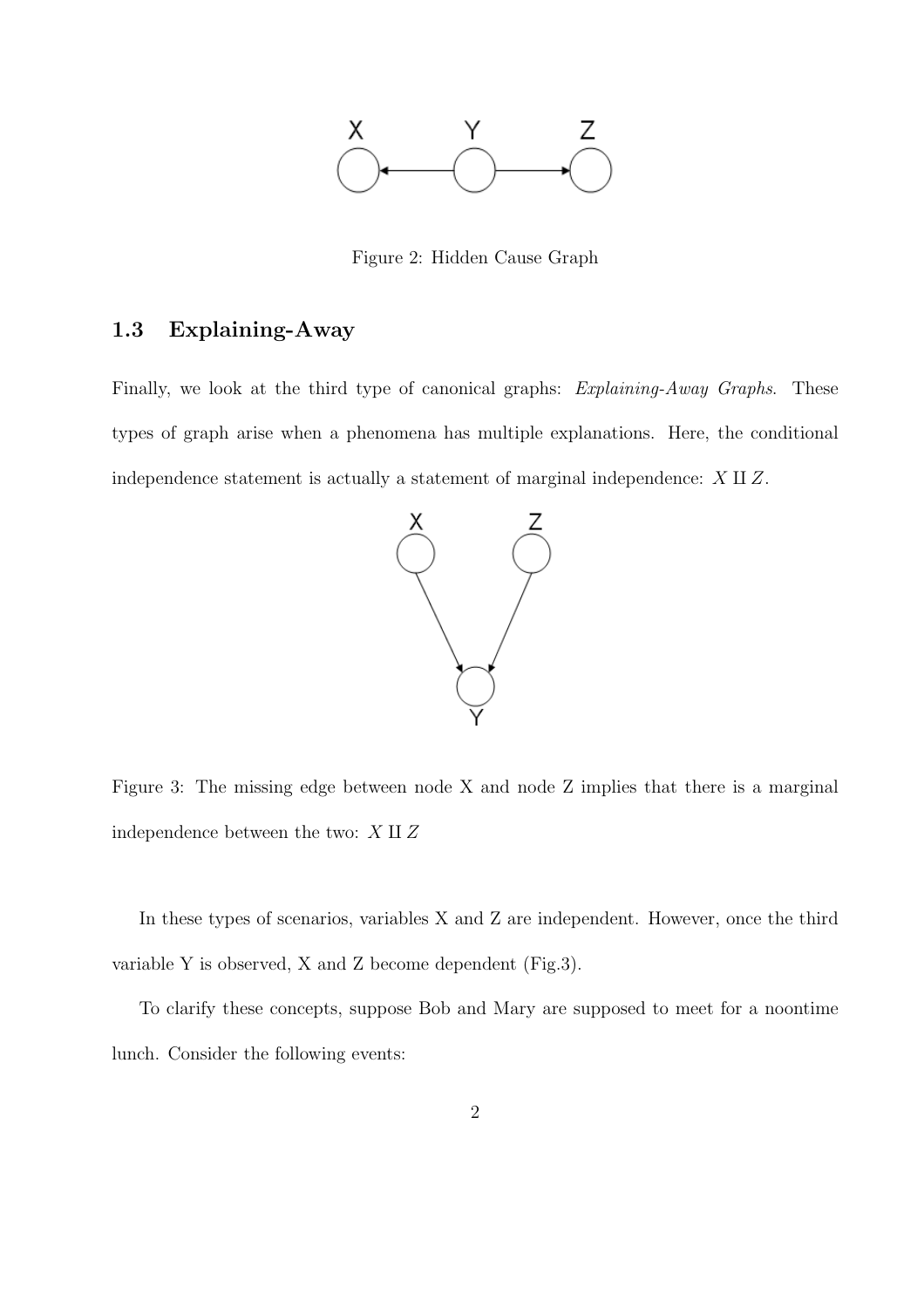$$
late = \begin{cases} 1, & \text{if Mary is late} \\ 0, & \text{otherwise} \end{cases}
$$
  
 
$$
aliens = \begin{cases} 1, & \text{if aliens kidnapped Mary} \\ 0, & \text{otherwise} \end{cases}
$$
  
 
$$
watch = \begin{cases} 1, & \text{if Bob's watch is incorrect} \\ 0, & \text{otherwise} \end{cases}
$$

If Mary is late, then she could have been kidnapped by aliens. Alternatively, Bob may have forgotten to adjust his watch for daylight savings time, making him early. Clearly, both of these events are independent. Now, consider the following probabilities:

$$
P(late = 1) \tag{1}
$$

$$
P(aliens = 1 | late = 1)
$$
\n<sup>(2)</sup>

$$
P(aliens = 1 | late = 1, watch = 0)
$$
\n
$$
(3)
$$

We expect  $P(late = 1)$  <  $P(aliens = 1 | late = 1)$  since  $P(aliens = 1 | late = 1)$ does not provide any information regarding Bob's watch. Similarly, we expect  $P(aliens =$ 1 | late = 1) < P(aliens = 1 | late = 1, watch = 0). Since  $Eq.2 \neq Eq.3$ , aliens and watch are not independent given late. To summarize,

- If we do not observe *late*, then *aliens*  $\amalg$  watch  $(X \amalg Z)$
- If we do observe *late*, then *aliens*  $\cancel{H}$  watch | *late* ( $\cancel{X}$   $\cancel{H}$   $\cancel{Z}$  |  $\cancel{Y}$ )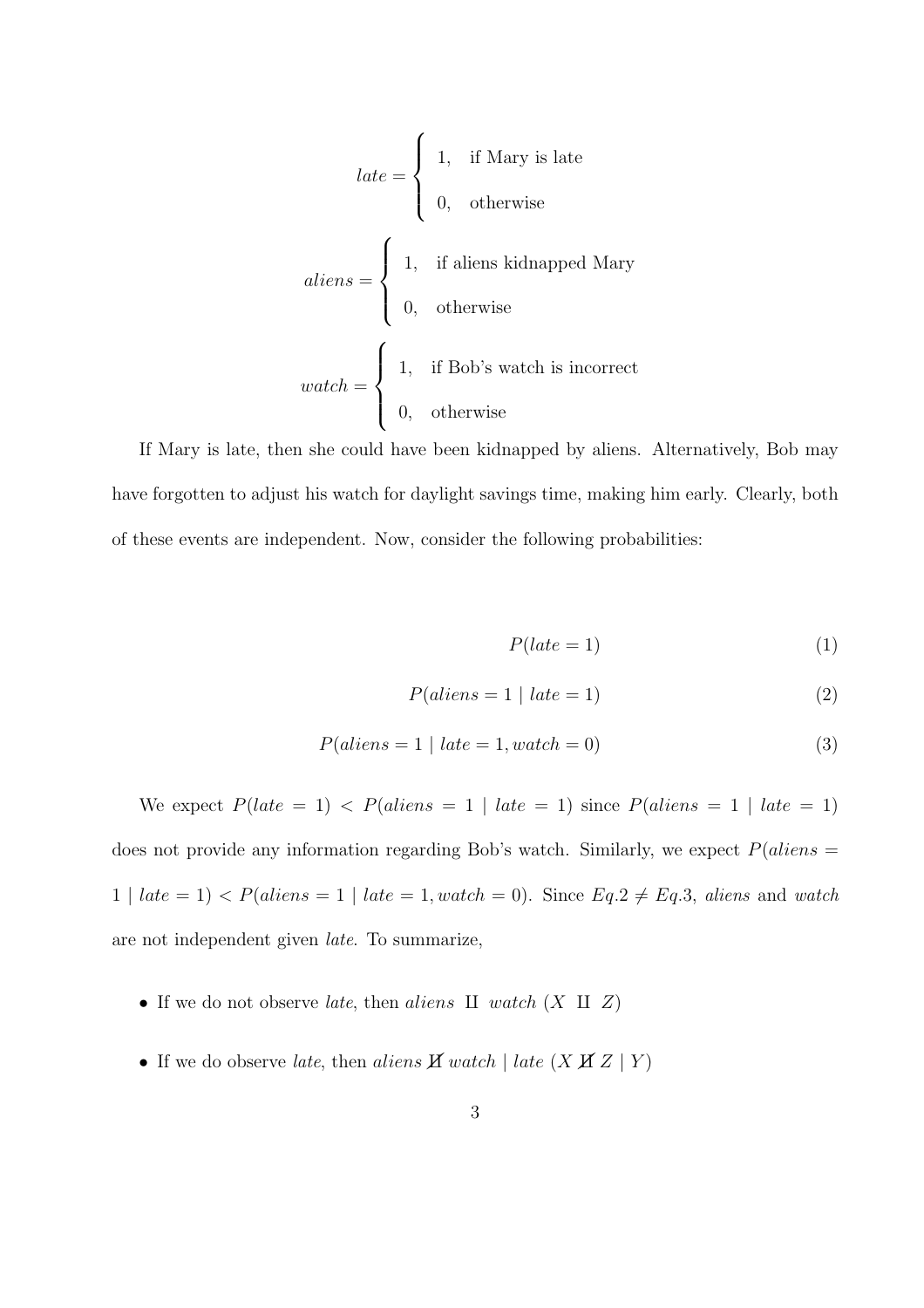## 2 Bayes Ball Algorithm

<u>Goal:</u> We wish to determine whether a given conditional statement such as  $X_A$  **II**  $X_B$  |  $X_C$ is true given a directed graph.

The algorithm is as follows:

- 1. Shade nodes,  $X_C$ , that are conditioned on.
- 2. If the ball cannot reach  $X_B$ , then the nodes  $X_A$  and  $X_B$  must be conditionally independent.
- 3. If the ball can reach  $X_B$ , then the nodes  $X_A$  and  $X_B$  are not necessarily independent.

The biggest challenge in the *Bayes Ball Algorithm* is to determine what happens to a ball going from node X to node Z as it passes through node Y. The ball could continue its route to Z or it could be blocked. It is important to note that the balls are allowed to travel in any direction, independent of the direction of the edges in the graph.

We use the canonical graphs previously studied to determine the route of a ball traveling through a graph. Using these three graphs we establish base rules which can be extended upon for more general graphs.

#### 2.1 Markov Chain

A ball traveling from X to Z or from Z to X will be blocked at node Y if this node is shaded. Alternatively, if Y is unshaded, the ball will pass through.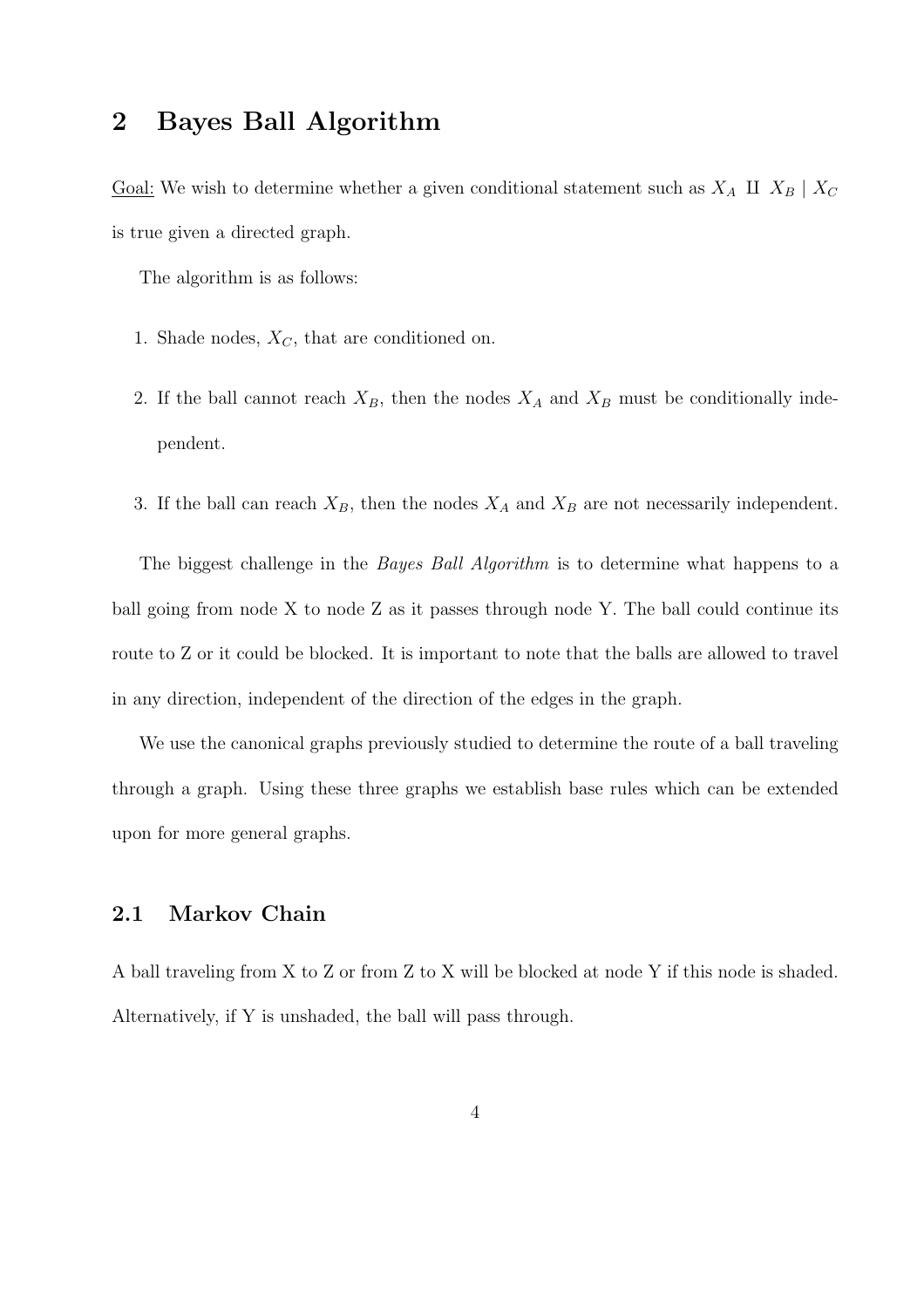

Figure 4: (a) When the middle node is shaded, the ball is blocked. (b) When the middle ball is not shaded, the ball passes through Y.

In Fig.4(a), X and Z are conditionally independent ( X  $\text{II}$  Z | Y ) while in Fig.4(b) X and Z are not necessarily independent.

### 2.2 Hidden Cause



Figure 5: (a) When the middle node is shaded, the ball is blocked. (b) When the middle ball is not shaded, the ball passes through Y.

A ball traveling through Y will be blocked at Y if it is shaded. If Y is unshaded, then the ball passes through.

Fig.5(a) demonstrates that X and Z are conditionally independent when Y is shaded.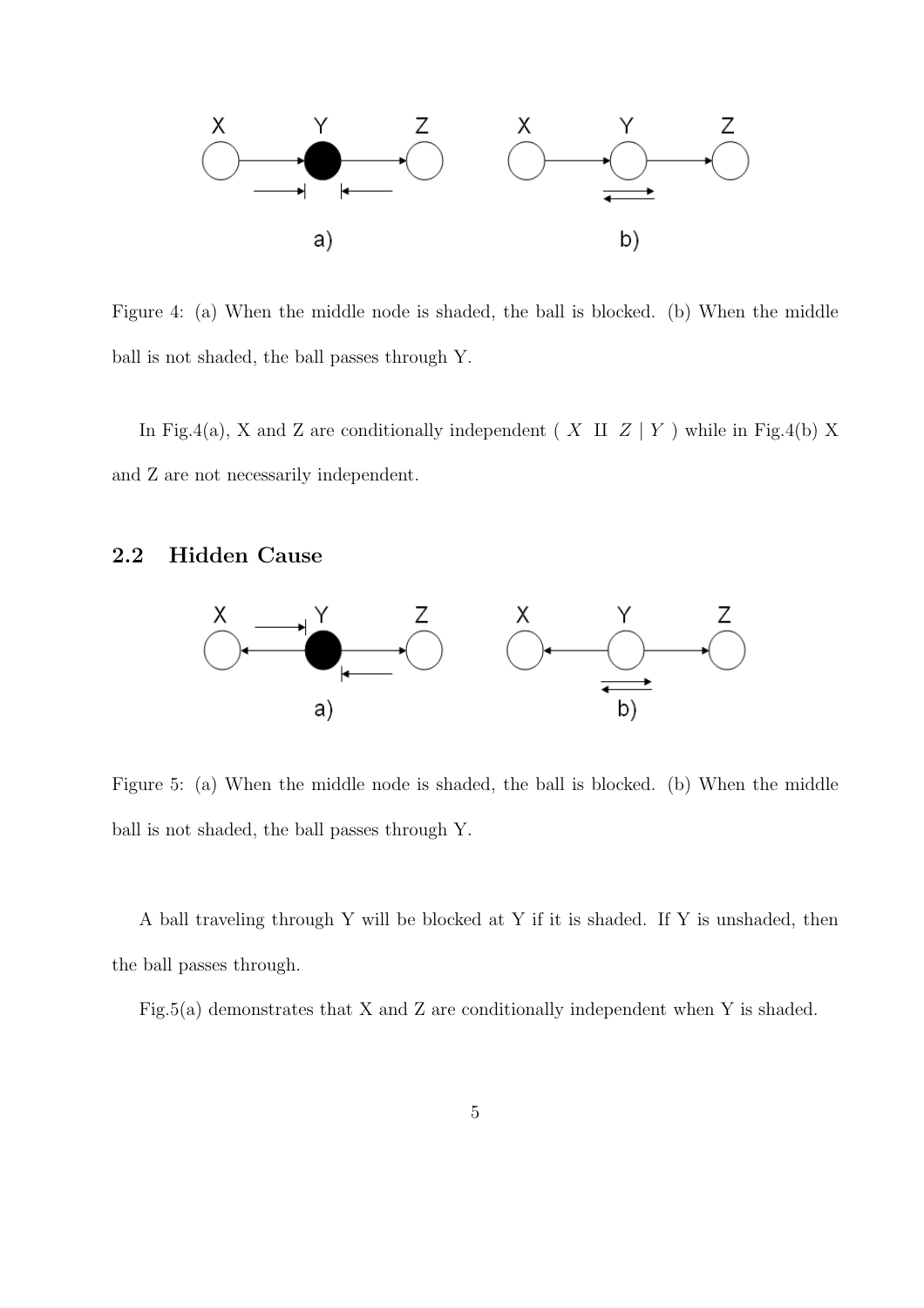### 2.3 Explaining-Away

A ball traveling through Y is blocked when Y is unshaded. If Y is shaded, then the ball passes through. Hence, X and Z are conditionally independent when Y is unshaded.



Figure 6: (a) When the middle node is shaded, the ball passes through Y. (b) When the middle ball is unshaded, the ball is blocked.

#### 2.3.1 Example

In this first example, we wish to identify the behavior of a ball going from X to Y in two-node graphs.

The four graphs in Fig.7 show different scenarios. In (a), the ball is blocked at Y. In (b) the ball passes through Y. In both of these cases, we use the rules of the Explaining Away Canonical Graph (refer to Fig.6). Finally, for the last two graphs, we used the rules of the Hidden Cause Canonical Graph (Fig.5). In (c), the ball passes through Y while in (d), the ball is blocked at Y.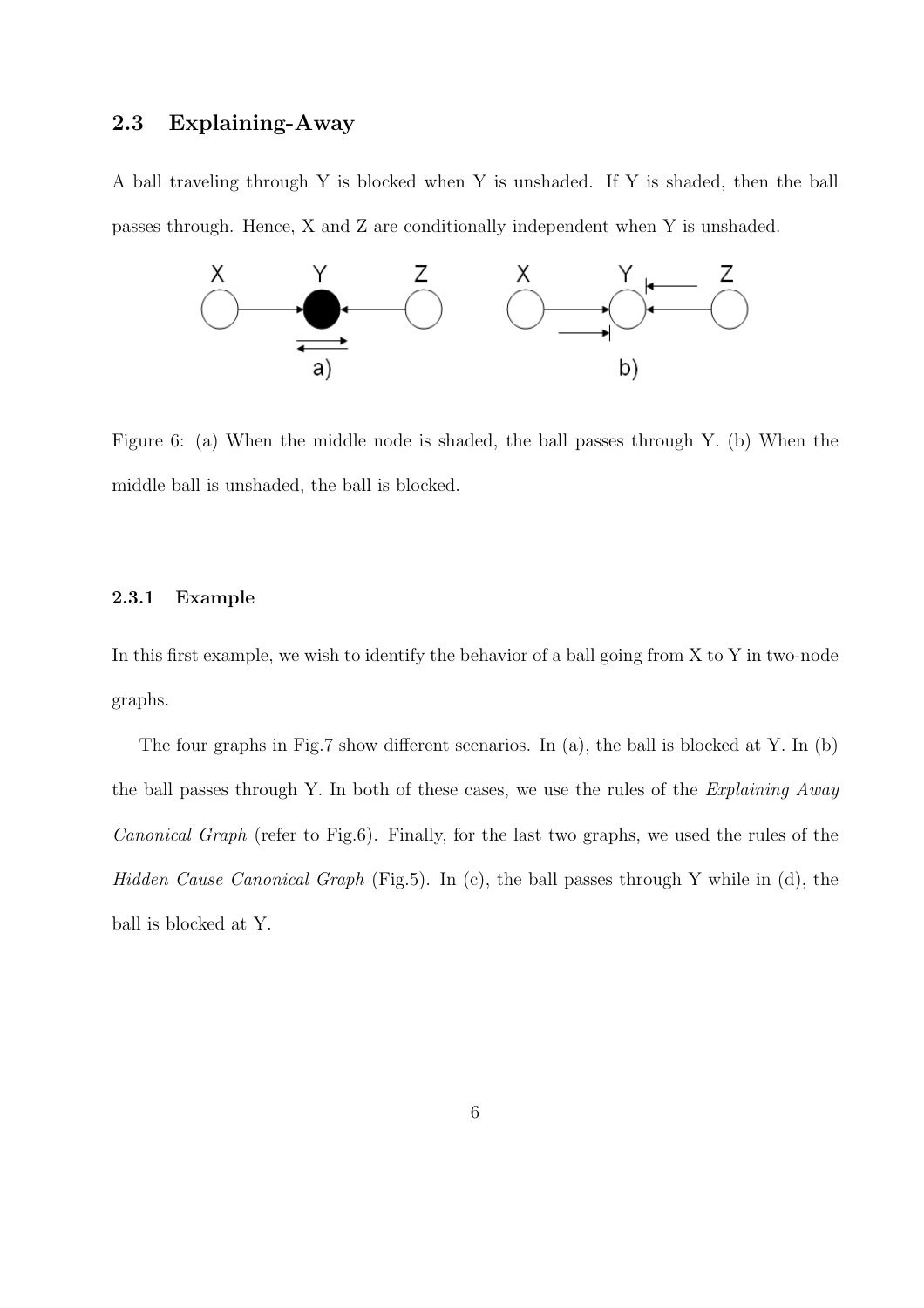

Figure 7: (a)The ball is blocked at Y. (b)The ball passes through Y . (c)The ball passes through Y. (d) The ball is blocked at Y.

#### 2.3.2 Example

Suppose your home is equipped with an alarm system. There are two possible causes for the alarm to ring:

- Your house is being burglarized
- There is an earthquake

Hence, we define the following events:

*burglary* =

\n
$$
\begin{cases}\n1, & \text{if your house is being burglarized} \\
0, & \text{if your house is not being burglarized} \\
0, & \text{if there is an earthquake} \\
0, & \text{if there is no earthquake}\n\end{cases}
$$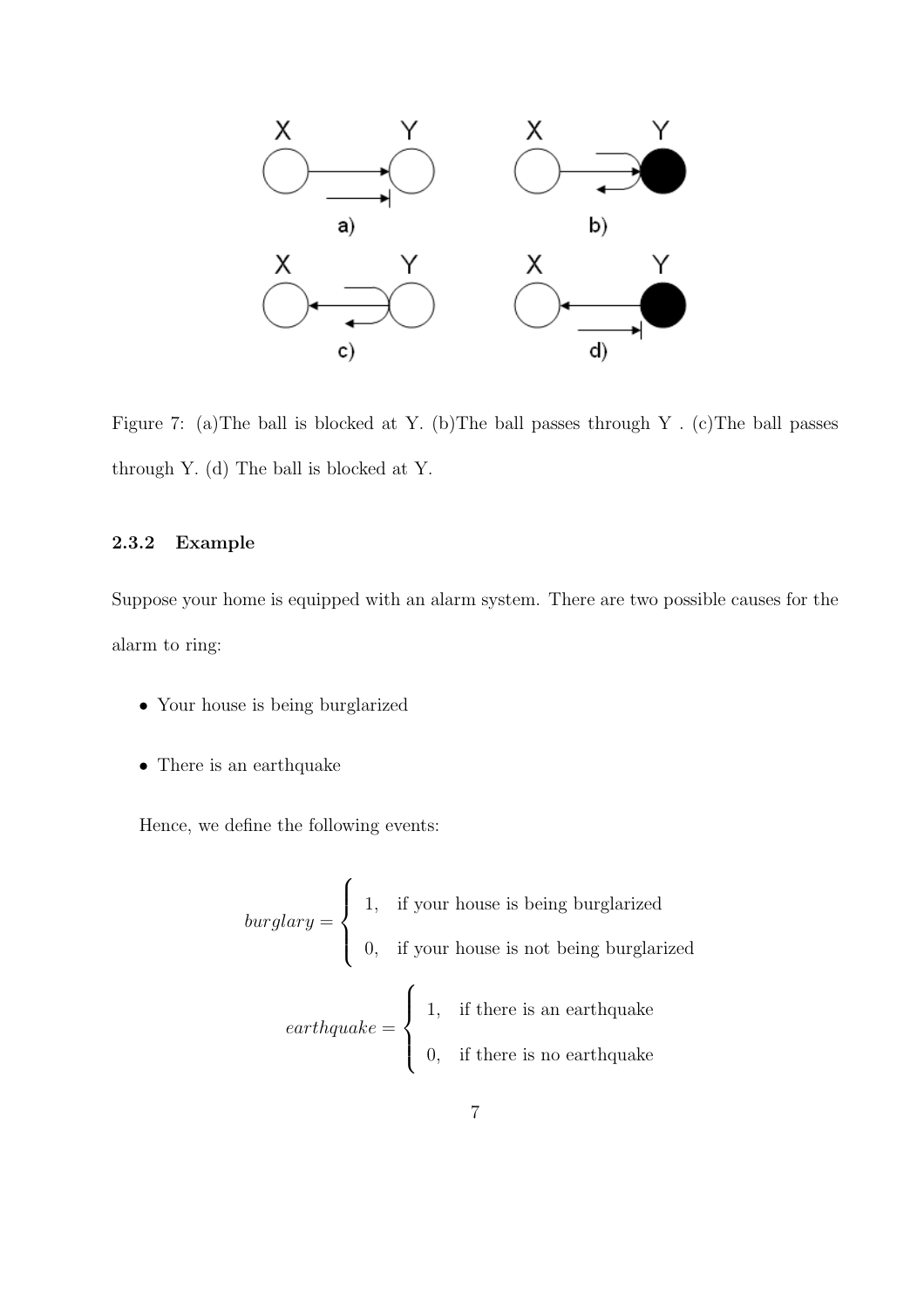$$
alarm = \begin{cases} 1, & \text{if your alarm is ringing} \\ 0, & \text{if your alarm is off} \end{cases}
$$
\n
$$
report = \begin{cases} 1, & \text{if a police report has been written} \\ 0, & \text{if no police report has been written} \end{cases}
$$

The *burglary* and *earthquake* events are independent if the alarm does not ring. However, if the alarm does ring, then the burglary and the earthquake events are not necessarily independent. Also, if the alarm rings then it is possible for a police report to be issued.

We can use the *Bayes Ball Algorithm* to deduce conditional independence properties from the graph. Firstly, consider figure 8(a) and assume we are trying to determine whether there is conditional independence between the *burglary* and *earthquake* events. In figure  $8(a)$ , a ball starting at the burglary event is blocked at the alarm node.

Nonetheless, this does not prove that the *burglary* and *earthquake* events are independent. Indeed, figure 8(b) disproves this as we have found an alternate path from *burglary* to earthquake passing through report. It follows that burglary  $\cancel{H}$  earthquake | report

#### 2.3.3 Example

Referring to figure 9, we wish to determine whether the following conditional probabilities are true:

$$
X_1 \amalg X_3 \mid X_2 \tag{4}
$$

$$
X_1 \amalg X_5 \mid \{X_3, X_4\} \tag{5}
$$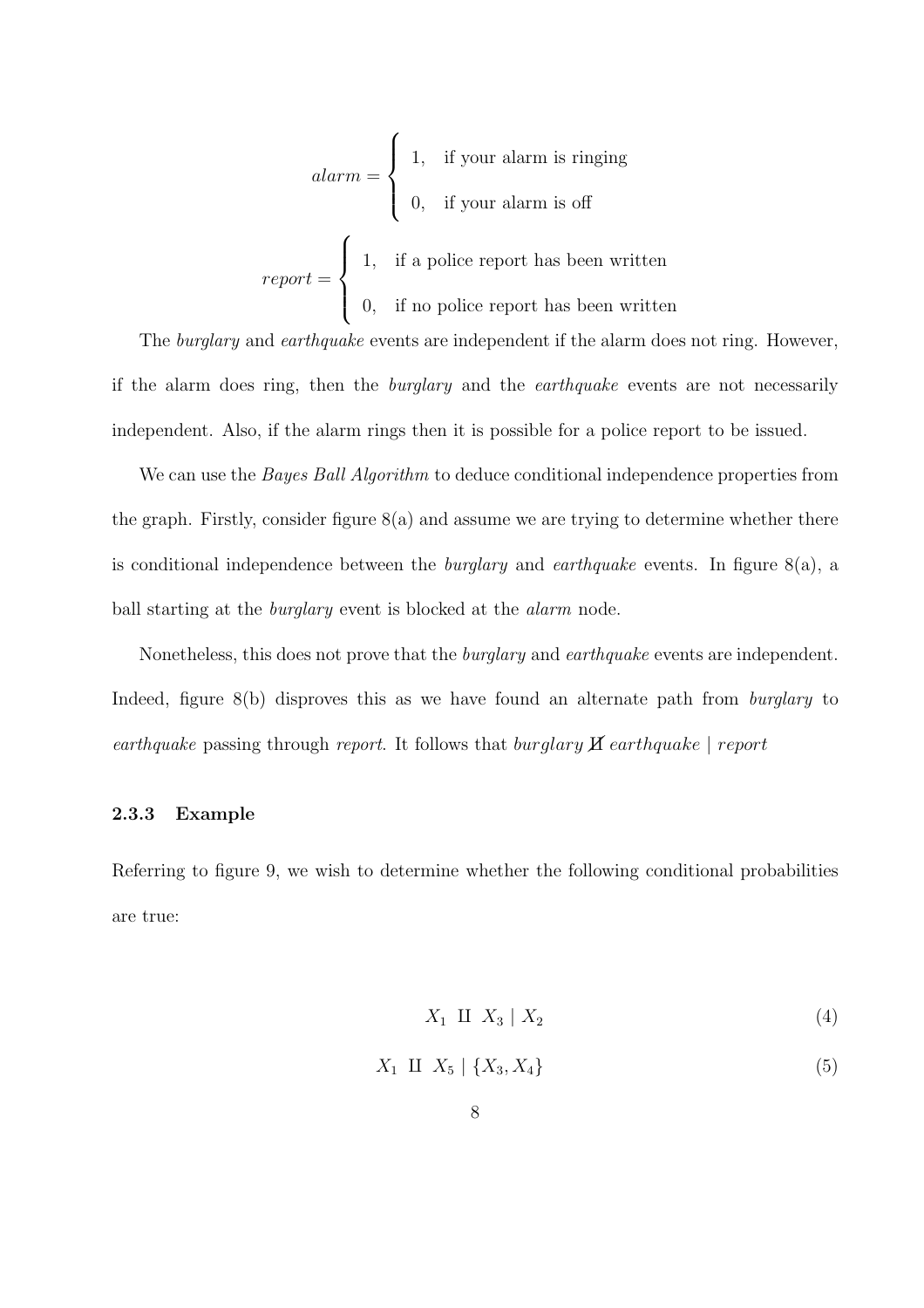

Figure 8: If we only consider the events *burglary*, *earthquake*, and *alarm*, we find that a ball traveling from burglary to earthquake would be blocked at the alarm node. However, if we also consider the report node, we can find a path between burglary and earthquake.



Figure 9: Simple Markov Chain graph

To determine if the conditional probability Eq.4 is true, we shade node  $X_2$ . This blocks balls traveling from  $X_1$  to  $X_3$  and proves that Eq.4 is valid.

Similarly, after shading nodes  $X_3$  and  $X_4$  and applying the *Bayes Balls Algorithm* rules, we find that Eq.5 holds.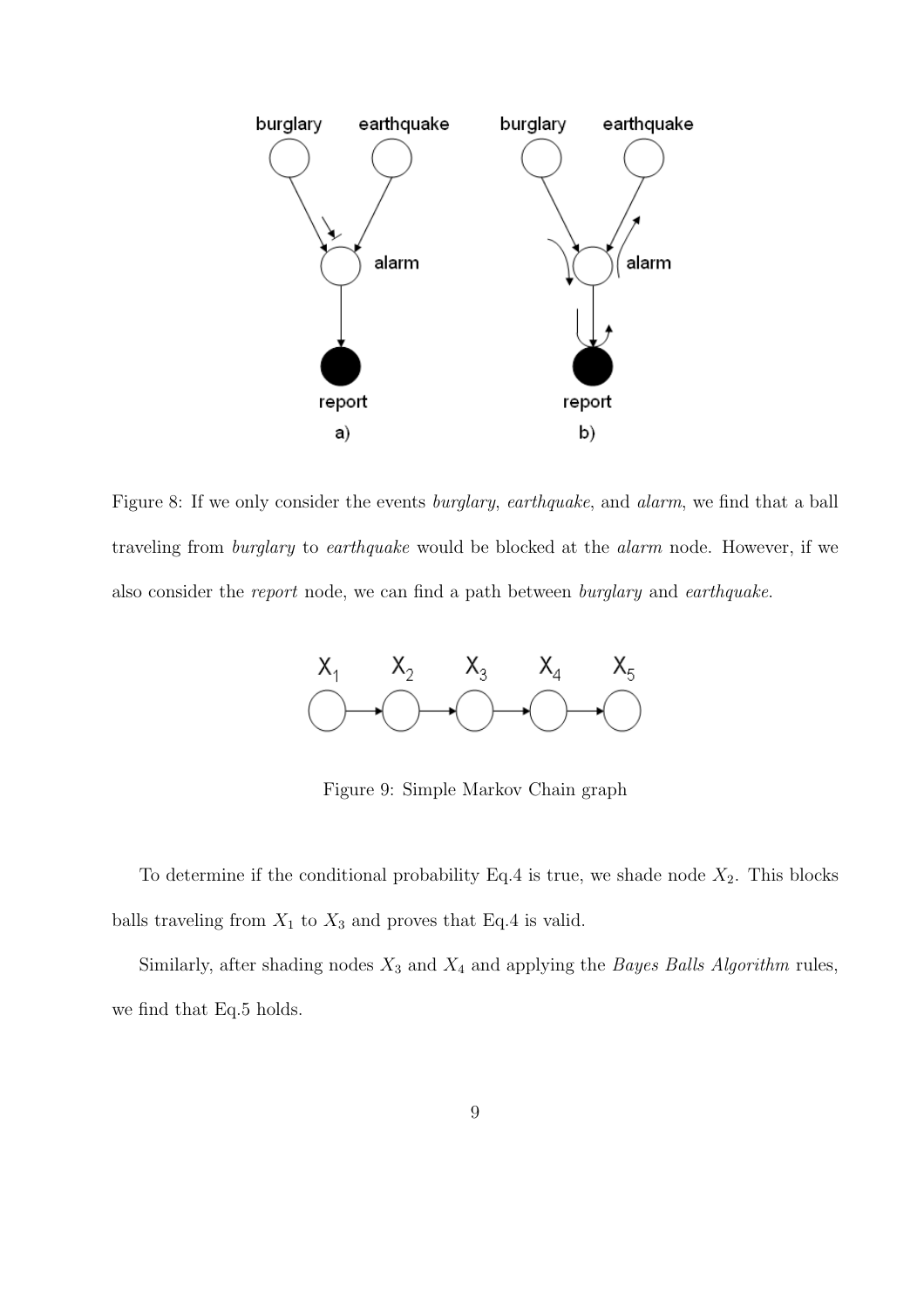#### 2.3.4 Example



Figure 10: Directed graph

Consider figure 10. Using the Bayes Ball Algorithm we wish to determine if each of the following statements are valid:

$$
X_4 \amalg \{X_1, X_3\} \mid X_2 \tag{6}
$$

$$
X_1 \amalg X_6 \mid \{X_2, X_3\} \tag{7}
$$

$$
X_2 \amalg X_3 \mid \{X_1, X_6\} \tag{8}
$$

To disprove Eq.6, we must find a path from  $X_4$  to  $X_1$  and  $X_3$  when  $X_2$  is shaded (Refer to Fig.11(a)). Since there is no route from  $X_4$  to  $X_1$  and  $X_3$  we conclude that Eq.6 is true. Similarly, we can show that there does not exist a path between  $X_1$  and  $X_6$  when  $X_2$  and  $X_3$  are shaded (Refer to Fig.11(b)). Hence, Eq.7 is true.

Finally, Fig.11(c) shows that there is a route from  $X_2$  to  $X_3$  when  $X_1$  and  $X_6$  are shaded. This proves that the statement 7 is false.